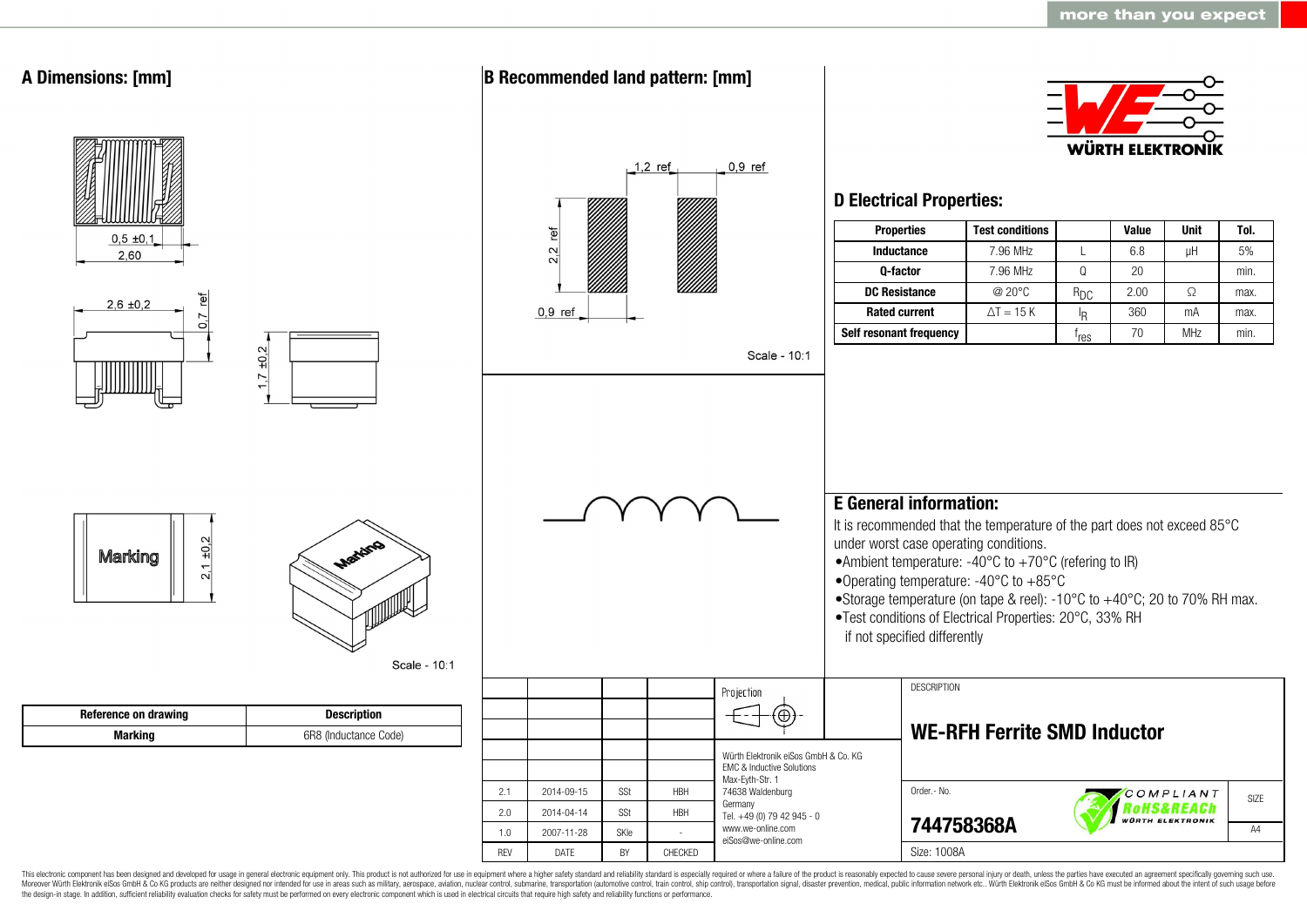

This electronic component has been designed and developed for usage in general electronic equipment only. This product is not authorized for use in equipment where a higher safety standard and reliability standard as espec Moreover Würth Elektronik eiSos GmbH & Co KG products are neither designed nor intended for use in areas such as military, aerospace, aviation, nuclear control, submarine, transportation (automotive control, ship control), the design-in stage. In addition, sufficient reliability evaluation checks for safety must be performed on every electronic component which is used in electrical circuits that require high safety and reliability functions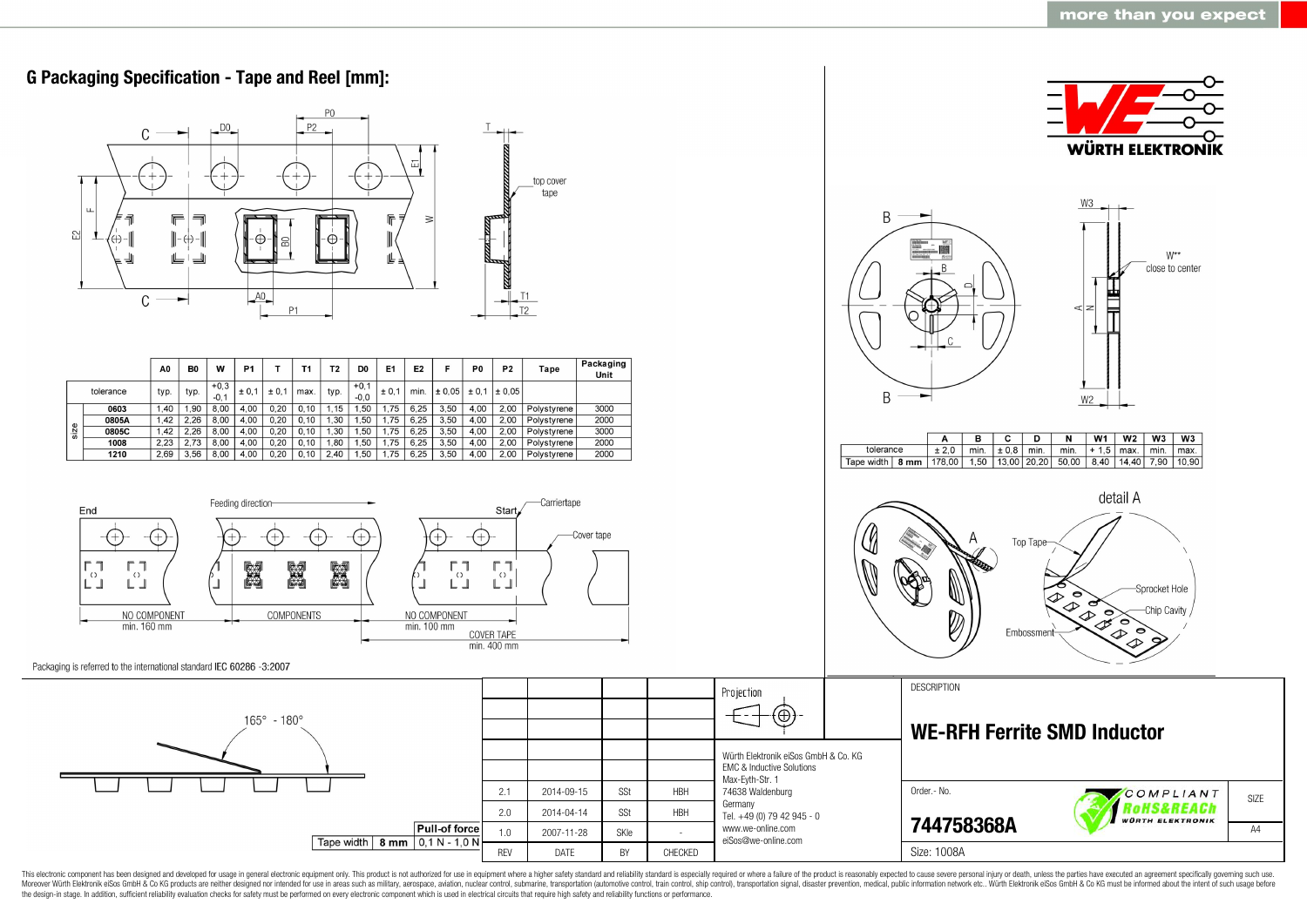# **H Soldering Specifications:**





# **H1: Classification Reflow Profile for SMT components: H2: Classification Reflow Profiles**

| <b>Profile Feature</b>                                                                                                                        | <b>Pb-Free Assembly</b>                             |
|-----------------------------------------------------------------------------------------------------------------------------------------------|-----------------------------------------------------|
| Preheat<br>- Temperature Min (T <sub>smin</sub> )<br>- Temperature Max (T <sub>Smax</sub> )<br>- Time $(t_s)$ from $(T_{smin}$ to $T_{smax})$ | $150^{\circ}$ C<br>$200\degree C$<br>60-120 seconds |
| Ramp-up rate $(T_1$ to $T_p$ )                                                                                                                | 3°C/ second max.                                    |
| Liquidous temperature $(T1)$<br>Time $(tl)$ maintained above T <sub>1</sub>                                                                   | $217^{\circ}$ C<br>60-150 seconds                   |
| Peak package body temperature $(Tp)$                                                                                                          | See Table H <sub>3</sub>                            |
| Time within 5°C of actual peak temperature $(t_n)$                                                                                            | 20-30 seconds                                       |
| Ramp-down rate ( $T_P$ to $T_I$ )                                                                                                             | $6^{\circ}$ C/ second max.                          |
| Time 25°C to peak temperature                                                                                                                 | 8 minutes max.                                      |

refer to IPC/JEDEC J-STD-020D

# **H3: Package Classification Reflow Temperature**

|                         | <b>Package Thickness</b> | Volume mm <sup>3</sup><br>$350$ | Volume mm <sup>3</sup><br>$350 - 2000$ | Volume mm <sup>3</sup><br>>2000 |
|-------------------------|--------------------------|---------------------------------|----------------------------------------|---------------------------------|
| <b>PB-Free Assembly</b> | $< 1.6$ mm               | $260^{\circ}$ C                 | $260^{\circ}$ C                        | $260^{\circ}$ C                 |
| <b>PB-Free Assembly</b> | $1.6 - 2.5$ mm           | $260^{\circ}$ C                 | $250^{\circ}$ C                        | $245^{\circ}$ C                 |
| <b>PB-Free Assembly</b> | $> 2.5$ mm               | $250^{\circ}$ C                 | $245^{\circ}$ C                        | $245^{\circ}$ C                 |

refer to IPC/JEDEC J-STD-020D

|            |            |             |            | Projection<br>$\oplus$                                                                                              |  | <b>DESCRIPTION</b><br><b>WE-RFH Ferrite SMD Inductor</b> |                                       |      |
|------------|------------|-------------|------------|---------------------------------------------------------------------------------------------------------------------|--|----------------------------------------------------------|---------------------------------------|------|
|            |            |             |            | Würth Elektronik eiSos GmbH & Co. KG<br><b>EMC &amp; Inductive Solutions</b><br>Max-Eyth-Str. 1<br>74638 Waldenburg |  |                                                          |                                       |      |
| 2.1        | 2014-09-15 | SSt         | <b>HBH</b> |                                                                                                                     |  | Order.- No.                                              | COMPLIANT                             | SIZE |
| 2.0        | 2014-04-14 | SSt         | <b>HBH</b> | Germany<br>Tel. +49 (0) 79 42 945 - 0                                                                               |  |                                                          | Rohs&REACh<br><b>WÜRTH ELEKTRONIK</b> |      |
| 1.0        | 2007-11-28 | <b>SKIe</b> |            | www.we-online.com<br>eiSos@we-online.com                                                                            |  | 744758368A                                               |                                       | AA   |
| <b>RFV</b> | DATE       | BY          | CHECKED    |                                                                                                                     |  | Size: 1008A                                              |                                       |      |

This electronic component has been designed and developed for usage in general electronic equipment only. This product is not authorized for use in equipment where a higher safety standard and reliability standard is espec Moreover Würth Elektronik eiSos GmbH & Co KG products are neither designed nor intended for use in areas such as military, aerospace, aviation, nuclear control, submarine, transportation (automotive control), stain control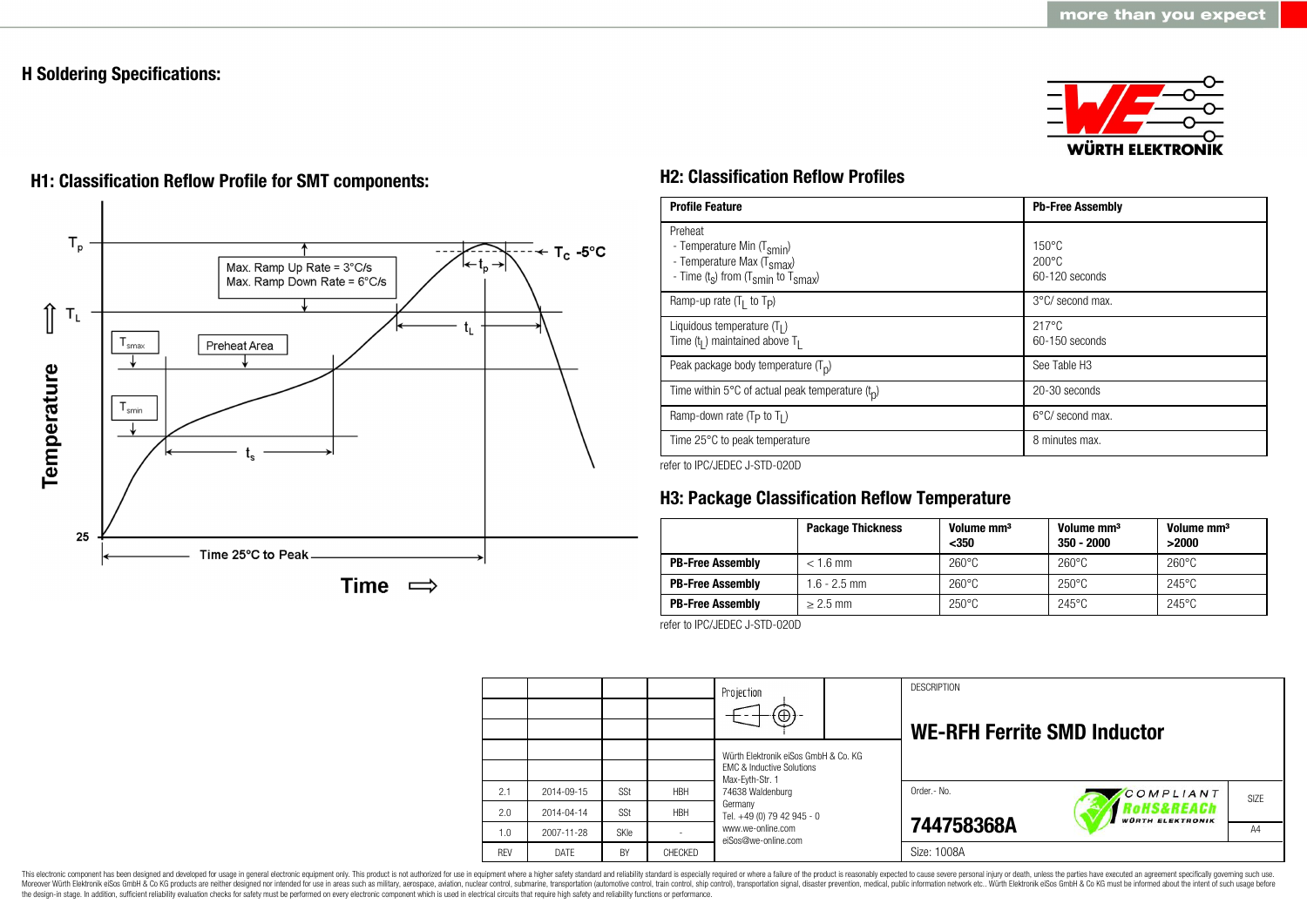# **I Cautions and Warnings:**

## **The following conditions apply to all goods within the product series of WE-RFH of Würth Elektronik eiSos GmbH & Co. KG:**

## **General:**

All recommendations according to the general technical specifications of the data sheet have to be complied with.

The usage and operation of the product within ambient conditions, which probably alloy or harm the wire isolation, has to be avoided.

If the product is potted in customer applications, the potting material might shrink during and after hardening. The product is exposed to the pressure of the potting material with the effect that the core, wire and termination is possibly damaged by this pressure and so the electrical as well as the mechanical characteristics are endangered to be affected. After the potting material is cured, the core, wire and termination of the product have to be checked if any reduced electrical or mechanical functions or destructions have occurred.

The responsibility for the applicability of customer specific products and use in a particular customer design is always within the authority of the customer. All technical specifications for standard products do also apply to customer specific products.

Cleaning agents that are used to clean the customer application might damage or change the characteristics of the component, body, pins or termination.

Direct mechanical impact to the product shall be prevented as the core material could flake or in the worst case it could break.

## **Product specific:**

Follow all instructions mentioned in the data sheet, especially:

- •The soldering profile has to be complied with according to the technical reflow soldering specification, otherwise this will void the warranty.
- •All products shall be used before the end of the period of 12 months based on the product date code, if not a 100% solderability can´t be ensured.
- •Violation of the technical product specifications such as exceeding the nominal rated current will void the warranty.

The general and product specific cautions comply with the state of the scientific and technical knowledge and are believed to be accurate and reliable; however, no responsibility is assumed for inaccuracies or incompleteness.



|            |            |             |            | Projection                                                                   |  | <b>DESCRIPTION</b>                 |                                                  |                   |
|------------|------------|-------------|------------|------------------------------------------------------------------------------|--|------------------------------------|--------------------------------------------------|-------------------|
|            |            |             |            | $\textcircled{\scriptsize\textcircled{\scriptsize\textcirc}}$                |  | <b>WE-RFH Ferrite SMD Inductor</b> |                                                  |                   |
|            |            |             |            | Würth Elektronik eiSos GmbH & Co. KG<br><b>EMC &amp; Inductive Solutions</b> |  |                                    |                                                  |                   |
| 2.1        | 2014-09-15 | SSt         | <b>HBH</b> | Max-Evth-Str. 1<br>74638 Waldenburg                                          |  | Order.- No.                        | COMPLIANT                                        | SI <sub>7</sub> F |
| 2.0        | 2014-04-14 | SSt         | <b>HBH</b> | Germany<br>Tel. +49 (0) 79 42 945 - 0                                        |  |                                    | <b>'oHS&amp;REACh</b><br><b>WÜRTH ELEKTRONIK</b> |                   |
| 1.0        | 2007-11-28 | <b>SKIe</b> |            | www.we-online.com<br>eiSos@we-online.com                                     |  | 744758368A                         |                                                  | A4                |
| <b>REV</b> | DATE       | BY          | CHECKED    |                                                                              |  | Size: 1008A                        |                                                  |                   |

This electronic component has been designed and developed for usage in general electronic equipment only. This product is not authorized for use in equipment where a higher safety standard and reliability standard is espec Moreover Würth Elektronik eiSos GmbH & Co KG products are neither designed nor intended for use in areas such as military, aerospace, aviation, nuclear control, submarine, transportation (automotive control), tain control) the design-in stage. In addition, sufficient reliability evaluation checks for safety must be performed on every electronic component which is used in electrical circuits that require high safety and reliability functions